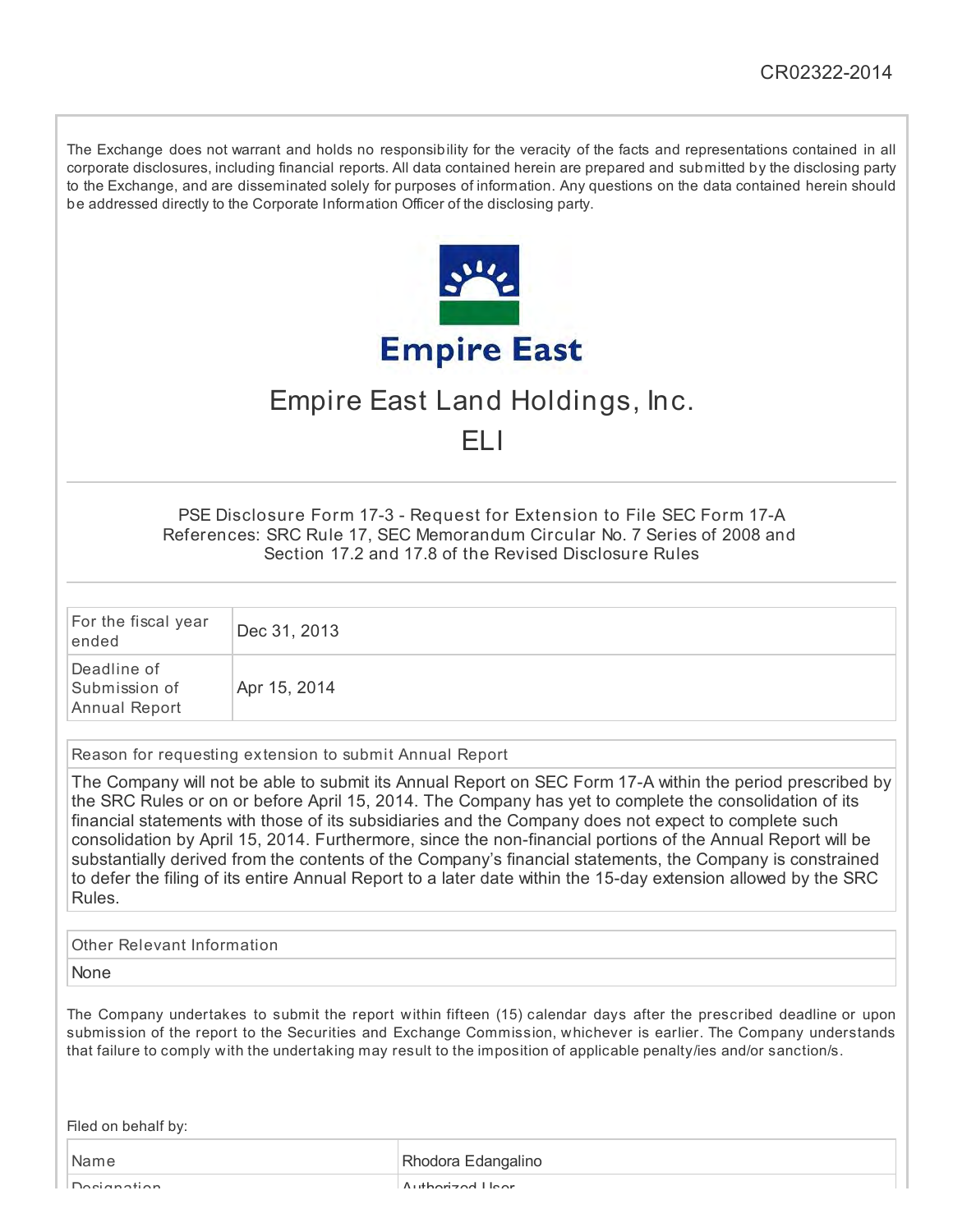#### SECURITIES AND EXCHANGE COMMISSION

SEC FORM 17-L

# ,- · '- • i • L). \$ I ---~ ,  $|$  APR 14 2014  $|$  E  $\frac{2014}{\frac{1}{25}}$

### NOTIFICATION OF INABILITY TO FILE ALL OR ANY PORTION OF SEC FORM 17-A

#### FORM 17-A [x]

Period Ended 31 December 2013

Date of this report 14 April 2014

Nothing in this form shall be construed to imply that the Commission has verified any information contained herein.

- 1. SEC Identification Number : AS094-006430
- 2. BIR Tax Identification Number : 003-942-108
- 3. EMPIRE EAST LAND HOLDINGS, INC. Exact name of registrant as specified in its charter
- 4. Metro Manila Province, Country or other jurisdiction of incorporation or organization
- 5. (SEC Use Only) Industry Classification Code
- 6. 21st Floor, The World Centre 330 Sen. Gil J. Puyat Avenue Makati City, Philippines 1227 Address of principal office
- 7. (632) 867-8351 to 59 Registrant's telephone number, including area code

8. Are any of the registrant's securities listed on the Philippine Stock Exchange?

Yes [x]

# PART 1- REPRESENTATIONS

(a) The reasons described in reasonable detail in Part II of this Form could not be eliminated without unreasonable effort or expense. [X]

(b) The subject annual report on SEC Form 17-A will be filed on or before the fifteenth (15<sup>th</sup>) calendar day following the prescribed due date. [X]

(c) The accountant's statement or other exhibit required by paragraph 3 of SRC Rule 17-L has been attached if applicable. [n/a]